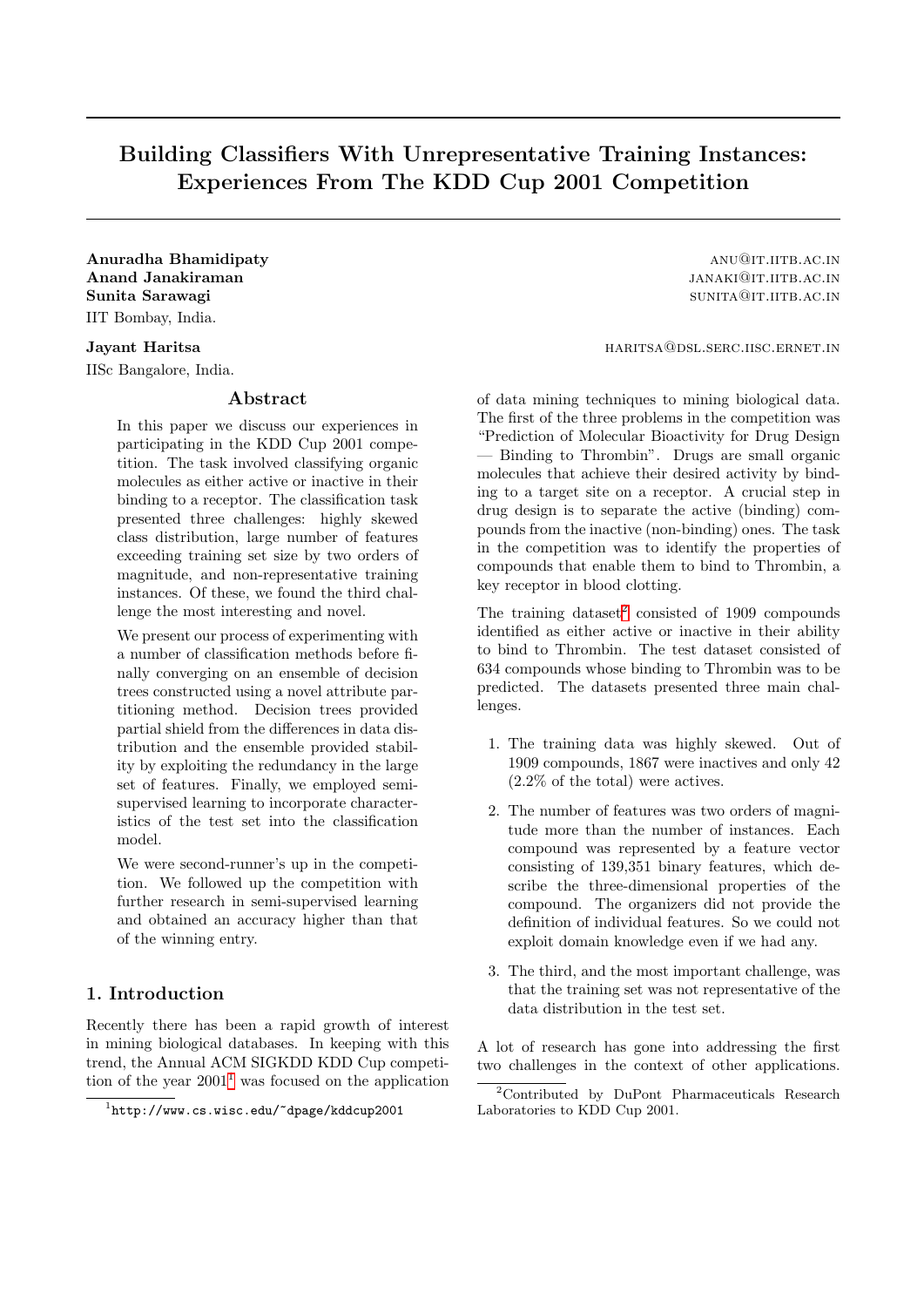Skewed class distributions are handled in a number of ways (Nathalie Japkowicz, 2000; Japkowicz, 2000; Fawcett, 1996), including, building cost-sensitive classifiers (Domingos, 1999; Zadrozny & Elkan, 2001; Chan & Stolfo, 1998; Provost & Fawcett, 1998; Weiss & Provost, 2001) that assign higher cost to misclassifications of the minority class, stratified sampling on the training instances to balance the class distribution (Kubat & Matwin, 1997) and rule-based methods that attempt to learn high confidence rules for the minority class (Ali et al., 1997).

Large feature sets are typically handled through a feature selection step in the preprocessing stage (Dash & Liu, 1997). A number of techniques exist ranging from simplistic individual feature selection methods using measures like Entropy, Mutual Information and Fisher's index to more exhaustive approaches like Wrappers (Kohavi & John, 1997) and Markov Blankets (Koller & Sahami, 1996). In recent times these techniques have been applied to classifying very high dimensional datasets like text with much success.

We found the problem of building a classifier with a training dataset that is not representative of the test instances the most compelling and novel. Not being able to rely on the crutches of cross-validation for various stages of model selection and classifier evaluation led us to concentrate on metrics like robustness and stability more than accuracy on the validation set. The competition like several others of the kind released the data in two stages. The initial method that we designed based on high accuracy on a set-aside portion of the training set, had to be discarded when we found that the test attributes had a drastically different distribution of "1"s. Our final method was an ensemble of decision trees built in a novel way to exploit multiple redundant sets of features and that provided stability to our method. Another interesting outcome was the way we dealt with unlabeled test instances. To capture the difference in data distribution we augmented the training data of a supervised learner with unlabeled test instances.

Outline We describe our methodology in detail in the order in which we worked on the problem. Section [2](#page-1-0) describes the training phase. Section [3](#page-3-0) describes the steps we followed after the test set was released. Section [3.5](#page-5-0) presents a postmortem of our method done after the results were declared. Section [4](#page-5-1) describes our further post-competition research on semi-supervised learning that yielded an accuracy higher than the best achieved at the competition. Finally, we conclude in Section [5](#page-6-0) with a list of the lessons learnt.

## <span id="page-1-0"></span>2. Training Phase

In the training phase we were engrossed with the challenges offered by the limited active instances and the enormous set of features. As the data was highly skewed, the organizers had announced the evaluation criteria as weighted accuracy defined as the average of the fraction of actives and the fraction of inactives correctly classified. Thus, predicting all instances as belonging to the majority class would yield an accuracy of 98% on the training instances, but a weighted accuracy of only 50%.

## 2.1. Familiarization with the Data

The training data was not devoid of noise — for example, there were four identical records with all 139,351 features having a value of "0" but two of them were active and the other two inactive. Overall there were lot more zeros than ones (1000 to 1). The number of features with a value of "1" was eleven times higher for the actives than for the inactives. A naive separation between the two classes based on the count of "1"s in the records. In terms of the number of "1"s the top 8 records were all actives and the bottom 1000 records were all inactives (except for the two actives mentioned earlier). Thus, purely based on the number of "1"s it was possible to gain a weighted accuracy of 60% on the training set.

#### 2.2. Feature Selection

The large number of features necessitated some form of feature selection. We employed entropy based feature selection. However, we observed that selecting just the top  $n$  features with the highest entropy left us with several actives with all zeros as the feature value even for fairly large values of  $n$  (greater than 1000). This made them indistinguishable from other inactives several of which also had all zeros. Therefore, we used an alternative feature selection method. For each active  $a$ , we selected the  $k$  highest entropy features only amongst those features where the value  $v$  of that feature in  $a$  appeared in greater fraction of actives than the opposite value  $1 - v$ . The union of the top- $k$  features from each active formed the final feature set. This ensured that in addition to the top  $n$ entropy features, we also picked some others that although had slightly lower entropy, would nevertheless be helpful in distinguishing actives. At the end of this process we had roughly 800 features.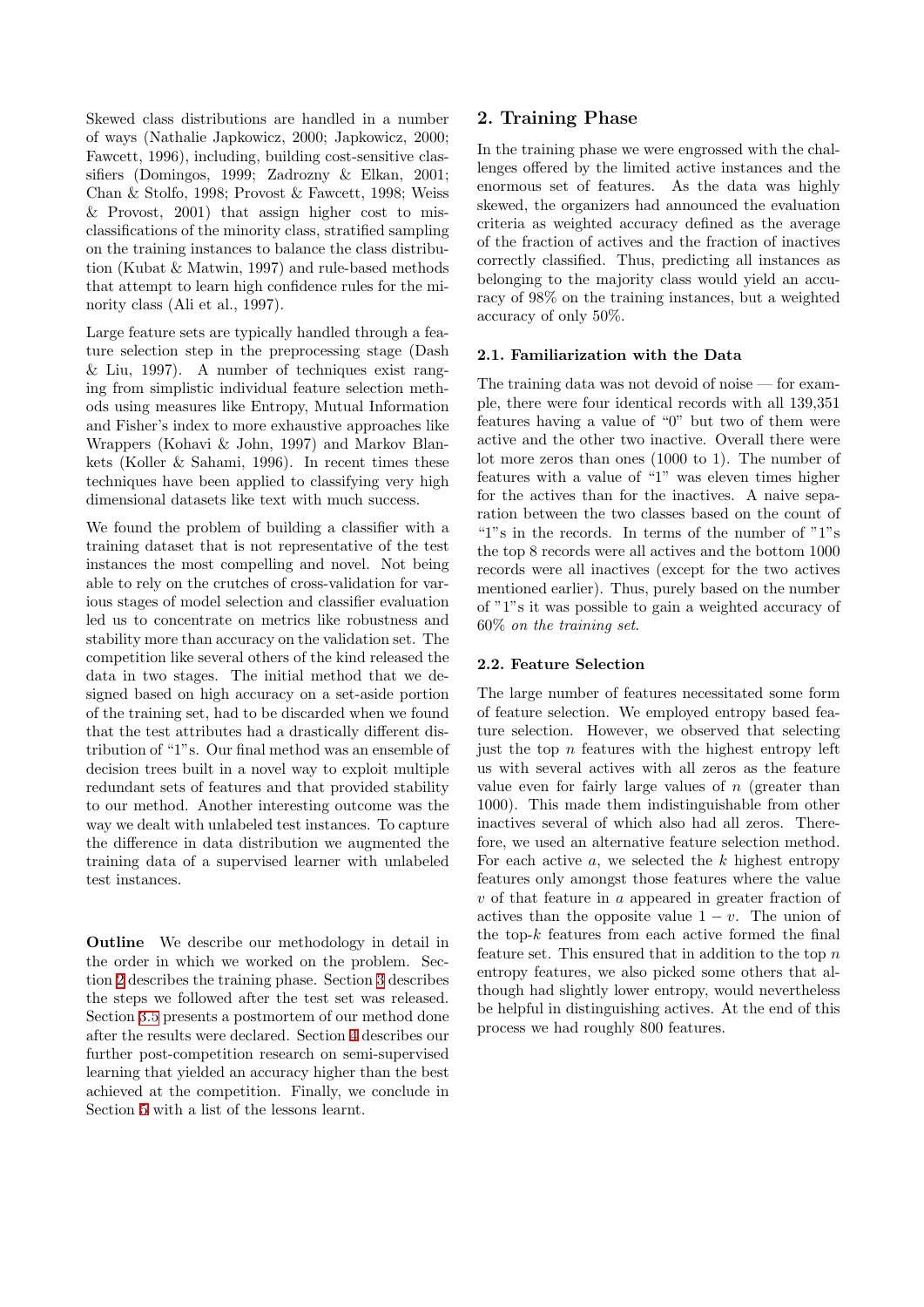

<span id="page-2-0"></span>Figure 1. A single decision tree.

## 2.3. Classification Methods

We next sought to train different classifiers on the training data. Three-fourths of the available data was used for training and the rest one-fourth for validation. Since the training set was limited, ideally we should have employed N-fold cross-validation. However, for our first-cut experiments we used a single validation set.

We experimented with four classification methods: C4.5 Decision Tree classifier (Quinlan, 1993),  $MLC++$ 's naive Bayes classifier (Kohavi et al., 1996) , SVMTorch Support Vector Machine classifier (SVM) (Collobert & Bengio, 2001) and a clustering method tailor made for the current problem at hand.

Decision Tree Classifier The first method we tried was decision tree classifiers. Surprisingly, a fairly simple tree (shown in Figure [1](#page-2-0)) consisting of just 6 attributes was able to yield close to perfect accuracy on the training set. However, on the validation data it mis-classified 7 out of the 10 actives, with a confusion matrix of  $\begin{bmatrix} 3 & 7 \\ 1 & 459 \end{bmatrix}$ . Clearly, we needed to explore other methods.

Naive Bayes Classifier Naive Bayes classifiers have been found useful for text classification ((Chakrabarti et al., 1998)). This dataset with the sparsity of "1"s resembled a text dataset. Also, naive Bayes has been found to be useful in those high dimensional settings where no single feature holds a significant information. Instead, the information is scattered over several features. Naive Bayes by combining them into a single value gives due importance to all of them. This is in contrast to decision tree classifiers, that typically select only a few (less than a dozen) features. Unfortunately, our first cut experiments with naive Bayes yielded negative results. The confusion matrix for a single naive Bayes when applied on the



<span id="page-2-1"></span>Figure 2. Actives clustered and separated from the inactives.

validation set was found to be  $\begin{bmatrix} 0 & 10 \\ 1 & 459 \end{bmatrix}$ . All the active instances were mis-classified by naive Bayes. Our guess for this bad performance was the extreme skewness in class distribution. Perhaps, the prior probability of the majority class overshadows the differences in the attribute conditional probability terms.

Support Vector Machine Classifier Support vector machines (SVMs) (Vapnik, 1995; Joachims, 1998) have been shown to excel at two-class discriminative learning problems. In high dimensional settings, like text, they often outperform generative classifiers, especially those that use inaccurate generative models, such as Naive Bayes. The next natural step for us was to try out SVMs. The accuracy we achieved using SVMs was no better than with decision trees. We had experimented with linear and Gaussian kernels and a limited range of parameter values. More exhaustive tuning of the SVM parameters might have yielded better results.

We were not satisfied with the results of any of the above standard classification methods. Therefore, we proceeded to explore better methods of feature selection using a variant of a nearest neighbor classifier as the basis.

#### 2.4. Clustering

The idea was to choose a feature set where the active instances cluster together and are separated from the inactives as shown in Figure [2.](#page-2-1) If such a cluster exists, then the proximity of a test instance to the cluster could be used to predict it as either active or inactive. Our measure of similarity was the number of overlapping "1"s between two instances. This is a slight deviation from standard similarity measures for binary attributes, since we felt that the presence of a "1" was more important in determining the activity level of the compound.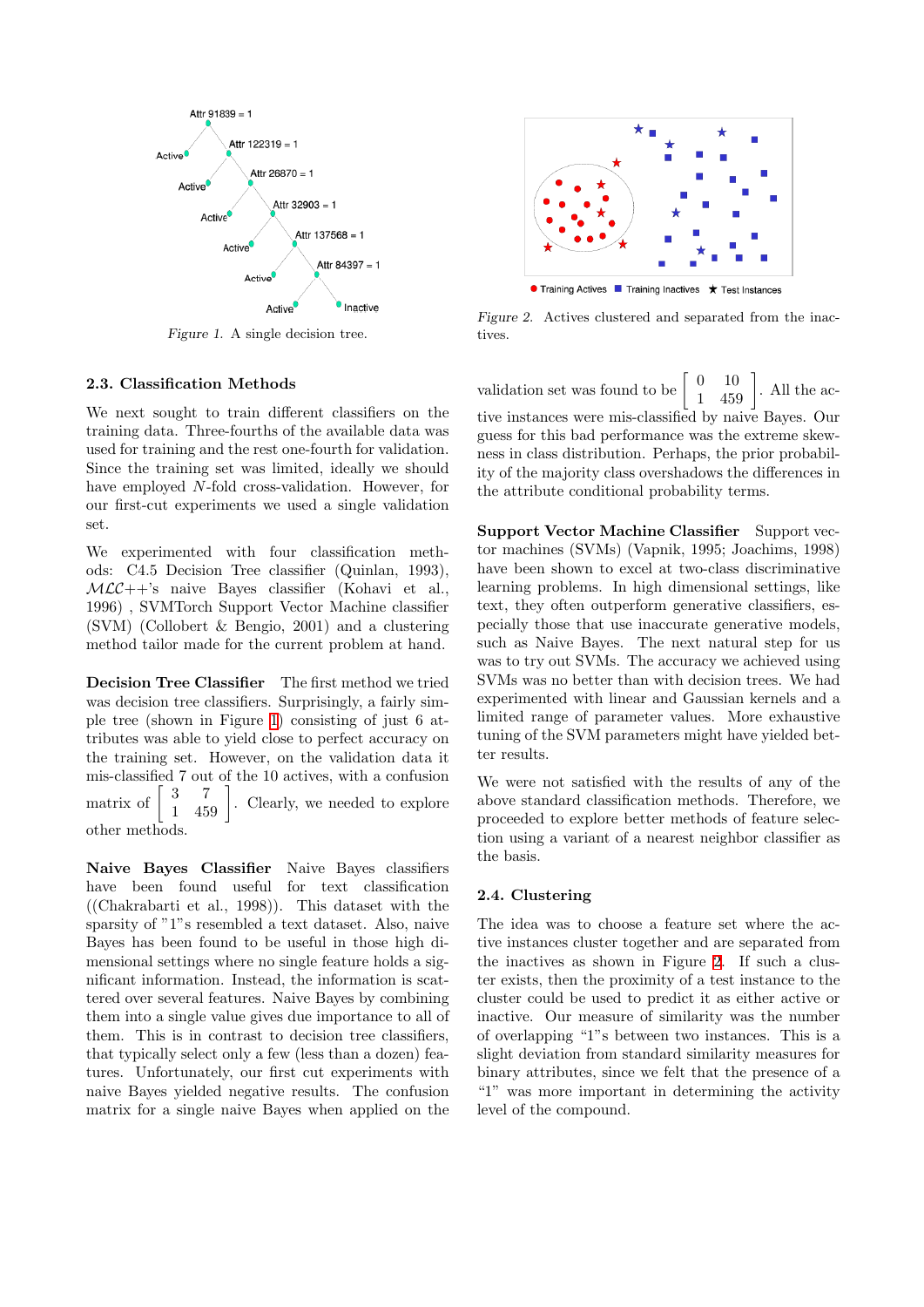With the previously selected feature set, we found that there was a poor separation of the actives from the inactives. We therefore proceeded to deploy a more exhaustive method for feature selection that would achieve this separation. In this method, we pick features incrementally, one-by-one such that we achieve the maximum clustering of the actives and the maximum separation from the inactives at each stage. Let  $\mathcal F$  be the given feature space and  $\mathcal G$  be the subset of features obtained after feature selection.  $\mathcal G$  is initialized to  $\phi$ , the empty set. The feature selection method we used is described in Figure [3.](#page-3-1)  $x_{\pi}(\mathcal{G})$  denotes the projection of an instance x on the set of features  $\mathcal{G}$ . The distance  $d(c_a, c_i)$  between the active centroid  $c_a$ and the inactive centroid  $c_i$  is the Euclidean distance.



<span id="page-3-1"></span>Figure 3. Incremental feature selection

With this approach we selected a set of 493 features. The feature set clustered the actives together with a minimum intra-cluster similarity (in terms of number of matching "1"s) of 10 features amongst the actives while the inactives had a maximum similarity of only 8 features with any active. We also obtained a separation of the actives and the inactives in terms of the number of "1"s in the selected feature space. The actives had at least 25 features with a value of "1" and the inactives had a maximum of only 14 features with a value of "1". Thus, we felt confident about classifying instances based on distance from the centroid of the actives and inactives. This method yielded a weighted accuracy of close to 100% on the validation dataset.

Table 1. Results obtained in the Training Phase

| Method        | Wt. Accuracy on     |                        |
|---------------|---------------------|------------------------|
| $_{\rm Used}$ | training set $(\%)$ | validation set( $\%$ ) |
| Decision Tree | 96.5                | 64.9                   |
| <b>SVM</b>    | 93.1                | 60.0                   |
| Naive Bayes   | 64.7                | 49.9                   |
| Clustering    | 100                 | 95.0                   |

We were happy with this result and awaited the release of the test dataset.

# <span id="page-3-0"></span>3. Testing Phase

With the release of the test dataset we faced the third and the most important of the challenges — the differences in the distributions of the training and the test datasets. The organizers had also warned that "the compounds in the test set were made after chemists saw the activity results for the training set, so the test set might contain a higher fraction of actives than did the training set. But there would still be more inactives than the actives".

#### 3.1. Differences in Training and Testset Distributions

Some quick summary statistics of the distribution of "0"s and "1"s convinced us beyond doubt of the difference. We found that on an average the number of "1"s in each attribute in the test set was four times more than in the training set. In Figure [4](#page-4-0) we show a scatter plot of the fraction of "1"s for each attribute in the test set against the fraction in the train set . From the figure we find that there were several attributes where the fraction of "1"s in the test set was significantly higher.

The increase in the number of "1"s in the test set could be due to two reasons:

- The first could be directly due to an increase in the fraction of actives. We had observed in the training dataset that the actives tended to have more "1"s than the inactives, an increase in the fraction of actives could cause the fraction of "1"s per attribute to increase. The organizers had already revealed that the fraction of actives was indeed higher in the test set.
- The second, more subtle reason could be because the test set was created in a biased manner to favor actives. It was possible that the inactives in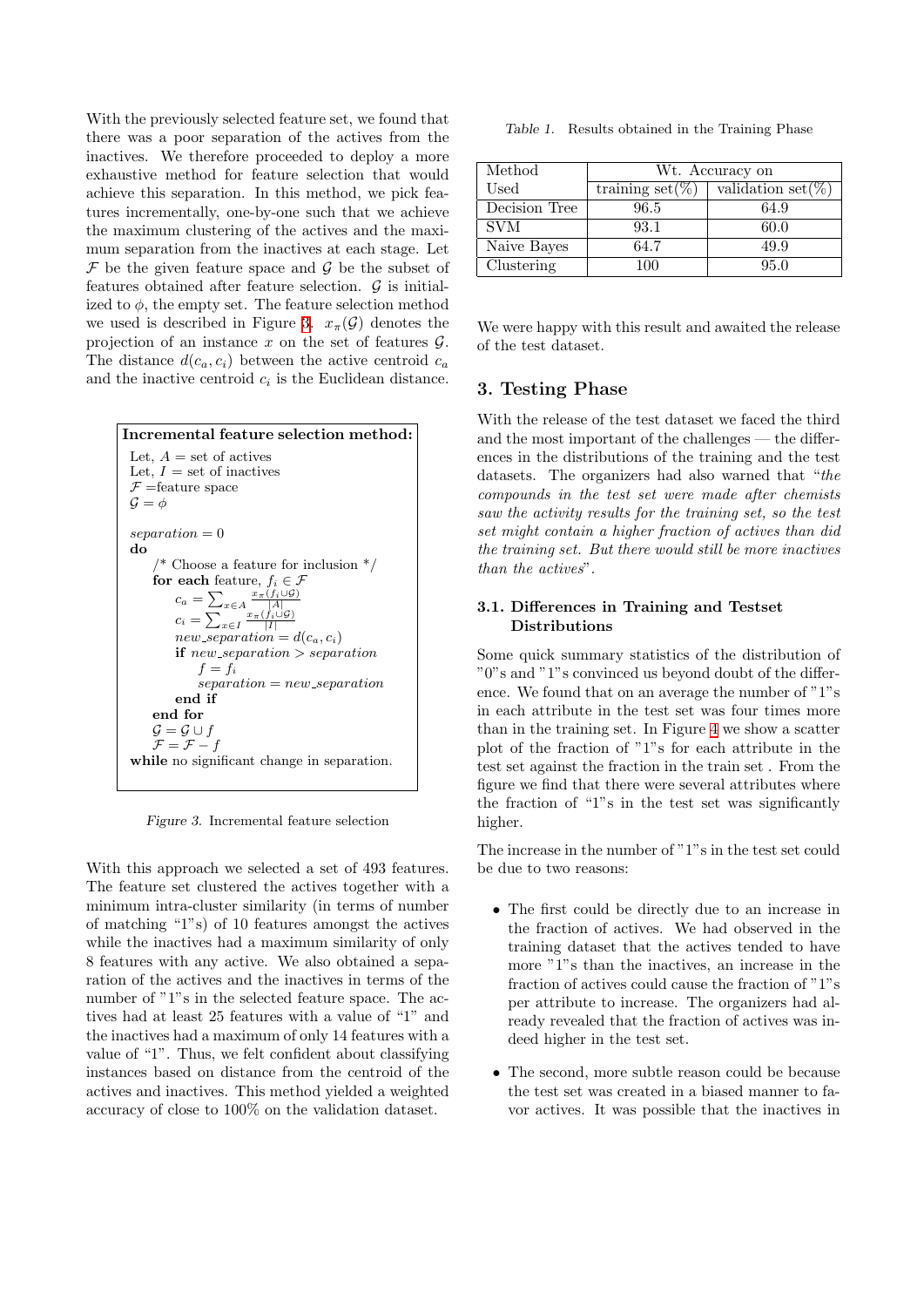

<span id="page-4-0"></span>Figure 4. Scatter plot over different attributes of the fraction of ones in test and the training sets. Each of the 139,351 attributes contributes a point in this plot.

the experiment were very different from the inactives in the training dataset. In particular, they are likely to be closer to the actives and have a higher concentration of "1"s. We had no means of verifying this during the competition. However, a postmortem analysis of the actives and inactives separately shows that the inactives too had a significantly higher count of "1"s in the testset. In Figures [5](#page-4-1) we redraw the scatter plots this time separately for the actives and inactives. We find that the inactives have significantly larger number of ones in the test set compared to the training set. The test actives had also changed but not as drastically as the inactives.

Thus the difference in distribution was two-fold (1) the fraction of actives was significantly higher in the test set than in the training (2) for each attribute the fraction of "1"s was higher in the test than in the training set. Some recent papers discuss the first problem of dealing with differences in the class distribution in the training and test set (Provost & Fawcett, 1998; Weiss & Provost, 2001; Zadrozny & Elkan, 2001; Domingos, 1999). However, there is relatively little work on handling the second case.

We next discuss the two techniques that we used to address this change in data distribution.

## 3.2. Distribution Independent Classifiers

Our clustering approach relied strongly on thresholding on the number of matching ones. With the drastic difference in the frequency of "1"s in the training and test instances, we no longer felt confident about the efficacy of this method.

We wanted a classifier that would be less critically dependent on the specific input data distribution. Dis-



<span id="page-4-1"></span>Figure 5. Scatter plot of the fraction of ones in test and training sets for different attributes plotted separately for the Active and Inactive classes.

criminative classifiers like decision trees are known to be less sensitive to the input data distribution than generative classifiers like Naive Bayes. However, a single decision tree like the one shown in Figure [1](#page-2-0) can pick only a small set of important features in this large dimensional space. We therefore, decided to build an ensemble of decision trees to cover the large feature space through other groups of important features.

The trees in an ensemble are built serially by successively removing attributes already used in the previous trees of the ensemble as shown in Figure [6.](#page-5-2) Trees are added to the ensemble until the accuracy of the tree on the validation dataset does not drop. This method of constructing tree ensembles presents a departure from the normal method of creation by partitioning or resampling the training dataset. In our case, training data is limited but the number of attributes is abundant. This helped us identify all important groups of useful yet redundant attributes. We were surprised that we could construct nine such serial trees each of which yielded accuracy close to the first tree in spite of the reduced attribute set. This exposed the redundancy present in the input feature space and enabled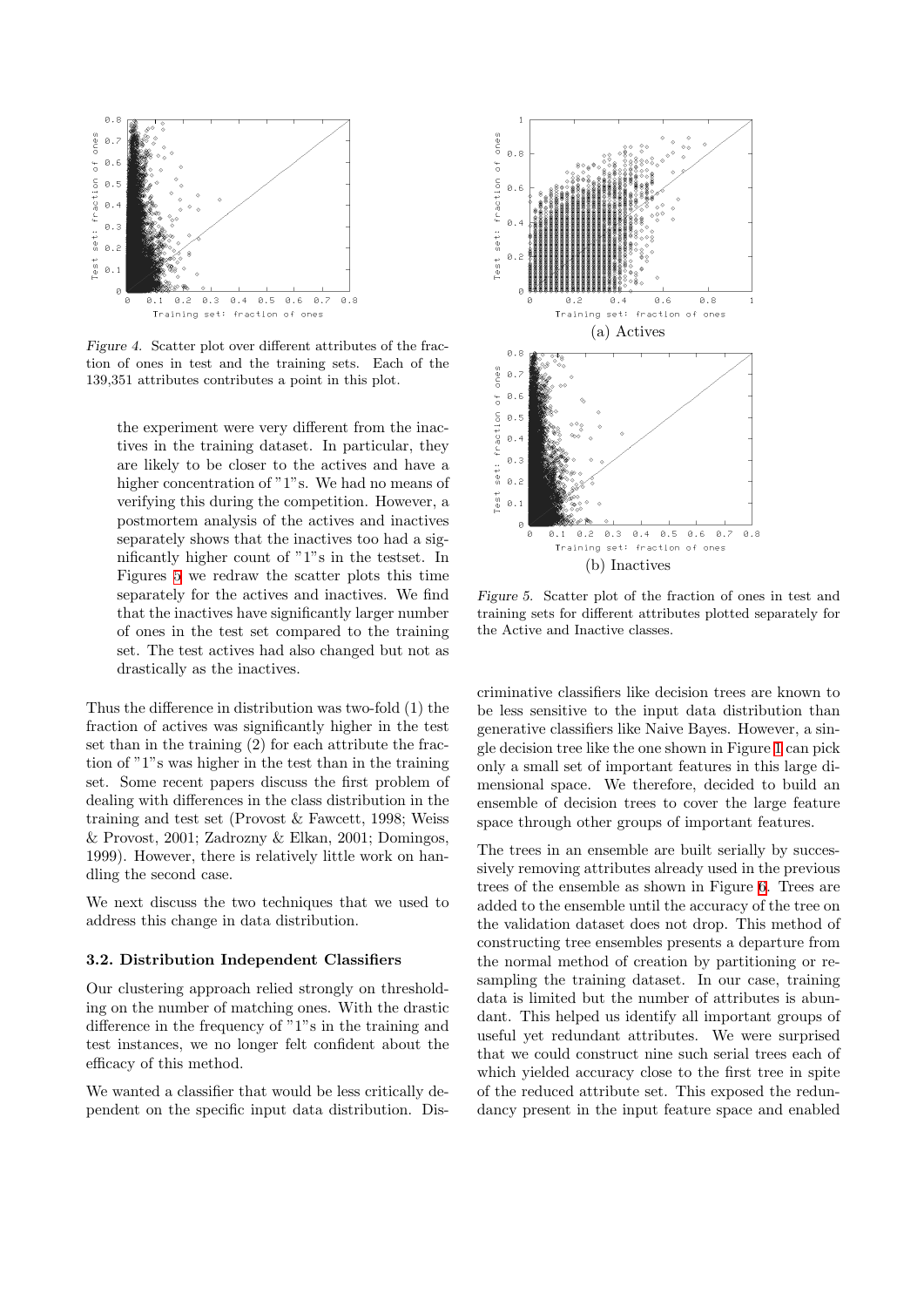us to exploit it to build a stable classifier.

#### 3.3. Semi-supervised Learning

Semi-supervised learning (Nigam et al., 2000; Blum & Mitchell, 1998; Goldman & Zhou, 2000; Bennett & Demiriz, 1998; Joachims, 1999) attempts to incorporate a fraction of the test instances to the training data when building a model. This provides a mechanism of incorporating the characteristics of the test data distribution in the trained model. We used the following method for semi-supervised learning.

- 1. Repeat for a few rounds
	- (a) For each test instance, get predictions using the current ensemble of trees.
	- (b) Select a subset of test instances on which the ensemble's prediction has very high confidence.
	- (c) Add the subset to the training set with the current prediction and create a new ensemble of decision trees.

Our first attempt at semi-supervised learning selected for inclusion all test instances that got the same prediction from each tree in the ensemble. However, we had no guarantee that unanimity amongst the trees implied correctness. It was important to ensure that we were not drifting away from the "correct" model by amplifying our mistakes in each round of semisupervised learning. In the second attempt, we set aside a validation dataset and evaluated the errors on the unanimous cases. We did find cases where the prediction was wrong in spite of unanimity. We therefore, wanted a finer-grained distinction between instances.

We made each tree output a weight that denotes the confidence that the predicted instance is active. The weight was equal to the fraction of the total actives correctly classified by the leaf node at which the classification was done. The score of each prediction was the sum of the scores from each tree. The validation dataset was used to determine the score ranges where predictions were error-free on the validation instances. Thus, test instances with score only within this range were incorporated via semi-supervised learning.

At the end of three rounds of semi-supervised learning we had exhausted instances on which the prediction score was high. At the end of the process, we had three rounds of 6 trees each.

Out of the 634 unlabeled instances we incorporated 437 instances (126 actives and 311 inactives) into the training set via the above process. The rest 200 odd instances were treated as confusing instances. To predict



<span id="page-5-2"></span>Figure 6. Forming an ensemble of decision trees.

labels for the confusing ones, we built decision trees with the correctly predicted test instances as training data. We verified that the accuracy of these trees on the original training data was high.

With this we submitted our predictions to the organizers of the competition.

#### 3.4. Final Results

With our ensemble of 18 trees built using the limited semi-supervised learning we achieved a weighted accuracy of 64.3% and an unweighted accuracy of 72%. We were ranked second-runner's up in the competition. The winners had a weighted accuracy of 68.5% and unweighted accuracy of 70%. The winners used Bayesian Belief Networks for the task. They perform an initial feature selection step using mutual information to pick about 200 relevant features. Then they learn a few Bayesian networks on the training data and further prune the feature set using a Markov Blanket approach. The final model they used for prediction surpisingly had as low as 4 features in it! Details of the method used by the winners can be found in (Cheng et al., 2002).

#### <span id="page-5-0"></span>3.5. Postmortem

With the release of the true predictions of the test dataset, we carried out some postmortem analysis of our methods. We found that the accuracy of the test set with a single decision tree was 49%. The first round ensemble of decision trees with unweighted majority prediction yielded 57% accuracy and weighted majority predictions yielded 63% accuracy. Semi-supervised learning boosted this accuracy to 64.3%.

# <span id="page-5-1"></span>4. Further Work on Semi-supervised Learning

The competition got us hooked into doing further research in semi-supervised learning. Over the next few months our research on this topic led to the design of a new algorithm, and on applying this on the KDD Cup data we were surprised to get a weighted accuracy of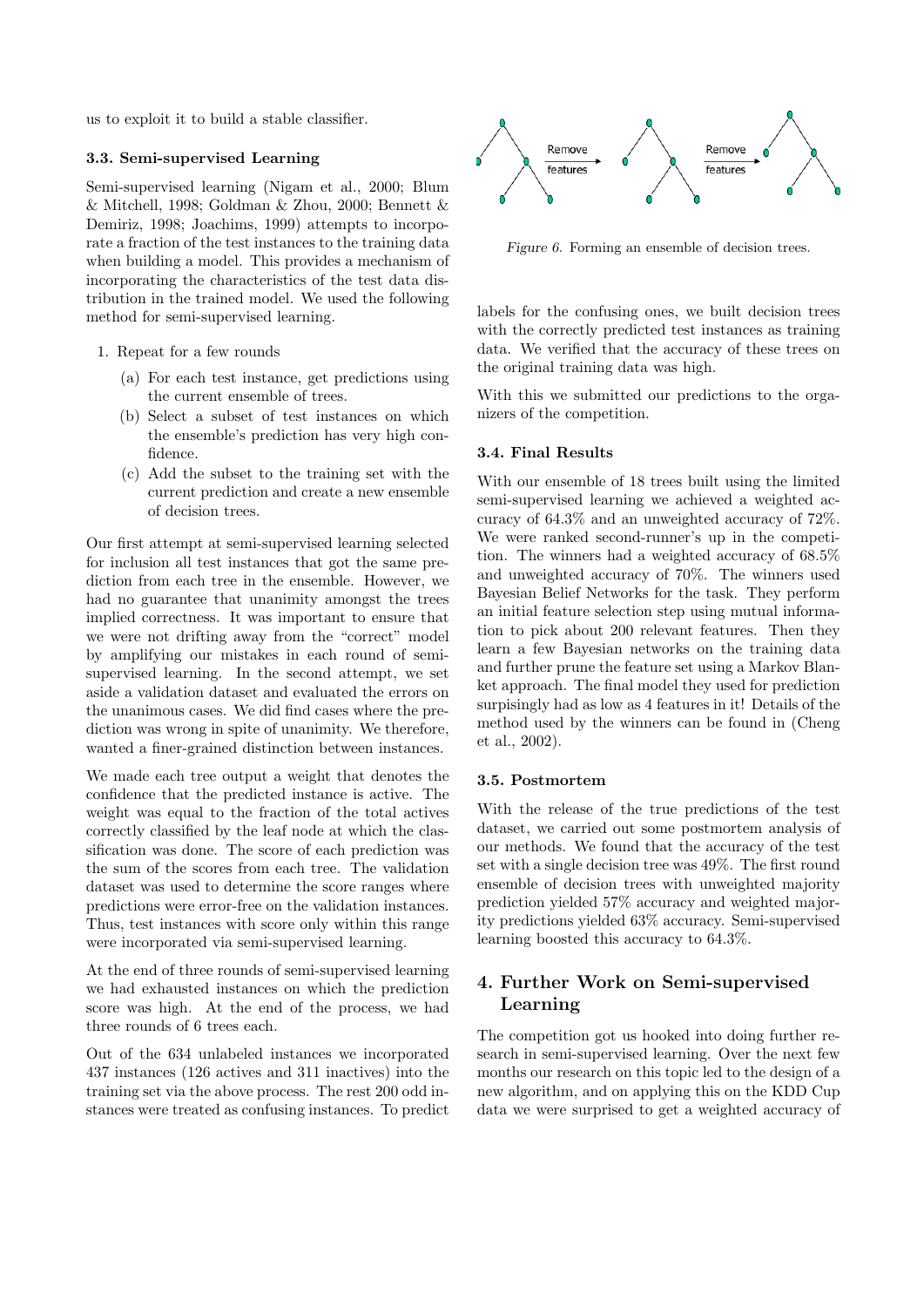71% — higher than what was obtained by the winning entry!

A primary goal we had in this research on semisupervised learning was to design a method that was not tied to a particular supervised learning method. Most existing approaches to semi-supervised learning (Nigam & Ghani, 2000; Blum & Mitchell, 1998; Goldman & Zhou, 2000; Bennett & Demiriz, 1998; Joachims, 1999) are tied to a particular underlying supervised learners. None of these were directly applicable to our supervised learner — an ensemble of decision tree classifiers. Hence our key motivation was to design a semi-supervised technique independent of any supervised algorithm.

Let  $\Lambda_s$  and  $\Lambda_u$  denote arbitrary supervised and unsupervised learning algorithms, and  $D_l$  and  $D_u$  denote the set of labeled and unlabeled instances respectively. Our algorithm begins with a hypothesis  $h$  that  $\Lambda_s$  learns using only  $D_l$ . This h is used to label  $D_u$ . Simultaneously, we use  $\Lambda_u$  to cluster  $D_u \cup D_l$  into clusters such that each cluster has diameter less than d. The d is a function of the minimum distance between two instances of the opposite class in the initial training set  $D_l$ . Modulo noise, we want d to be less than this minimum distance. Unlabeled instances from clusters satisfying a purity criterion are included in the training set as follows. A cluster is called pure if it contains instances belonging to the same class (as determined using the current hypothesis). The pure clusters are then ranked based on the fraction of instances in that cluster that come from the labeled set  $D_l$ . Larger the number of labeled instance in a cluster, higher is its rank. Each of these pure clusters are then evaluated in that order for possible inclusion in the training set. We evaluate the worth of including unlabeled instances in a cluster using N fold cross-validation on the supervised classifier  $\Lambda_s$ . A cluster is included if its inclusion results in a decrease in the cross-validation error. Once a set of unlabeled instances are included, the classifier is retrained and the process of including new unlabeled data repeated until no more pure clusters are found.

As already mentioned, the algorithm achieved a weighted accuracy of 71% on the KDD Cup dataset. We also tested its performance on some of the standard UCI datasets and found good improvements over supervised learning. Further details of the algorithm can be found at (Janakiraman & Sarawagi, 2002).

# <span id="page-6-0"></span>5. Lessons Learnt

The challenges presented by the competition, namely that of skewed class distribution, large feature space and non-representativeness of the training data are relevant when dealing with real world applications.

Our experience of working on this dataset taught us the following lessons:

- 1. An ensemble of decision tree classifiers appears to be a promising method of dealing with differences in training and test data distribution.
- 2. High-dimensional datasets often contain redundant sets of attributes. This redundancy can be exploited to build robust and stable classifiers like an ensemble of trees. This is particularly useful when the size of the training set is small.
- 3. Non-representativeness of the test instance could be because of differences in the class distribution or due to a more fundamental difference in the distribution of the input attributes. While there has been some work in recent times in addressing the first type of difference, there is relatively little known about how to handle the second kind of difference.
- 4. Semi-supervised learning can be useful in handling differences in training and test data distributions by allowing some of the sure test instances to influence the predictions of the other test instances.

#### References

- Ali, K., Manganaris, S., & Srikant, R. (1997). Partial Classification using Association Rules. Proc. of the 3rd Int'l Conference on Knowledge Discovery in Databases and Data Mining. Newport Beach, California.
- Bennett, K. P., & Demiriz, A. (1998). Semi-supervised support vector machines. Advances in Neural Information Processing Systems, 12, 368–374.
- Blum, A., & Mitchell, T. (1998). Combining labeled and unlabeled data with co-training. COLT: Proceedings of the Workshop on Computational Learning Theory. Morgan Kaufmann Publishers.
- Chakrabarti, S., Dom, B., Agrawal, R., & Raghavan, P. (1998). Scalable feature selection, classification and signature generation for organizing large text databases into hierarchical topic taxonomies. VLDB Journal: Very Large Data Bases, 7, 163–178.
- Chan, P. K., & Stolfo, S. J. (1998). Toward scalable learning with non-uniform class and cost distributions: A case study in credit card fraud detection.